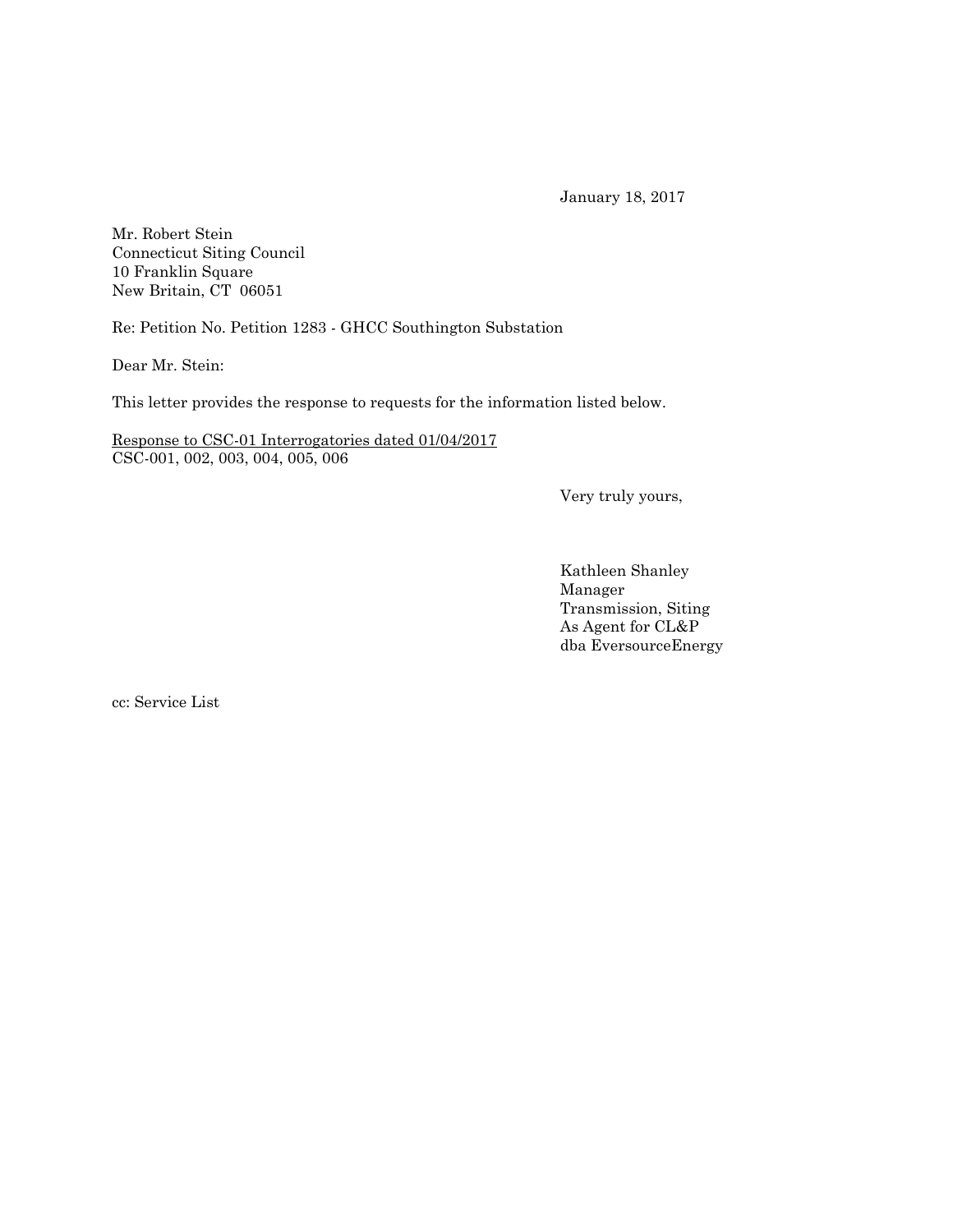**Q-CSC-001 Page 1 of 1**

# **Witness: NO WITNESS Request from: Connecticut Siting Council**

## **Question:**

Is the proposed project identified on the ISO New England, Inc. (ISO-NE) Regional System Plan List dated October 2016?

#### **Response:**

Yes. The proposed project is listed with Project ID 1586, 1587, 1588 &1589 in ISO-NE's October 2016 Regional System Plan.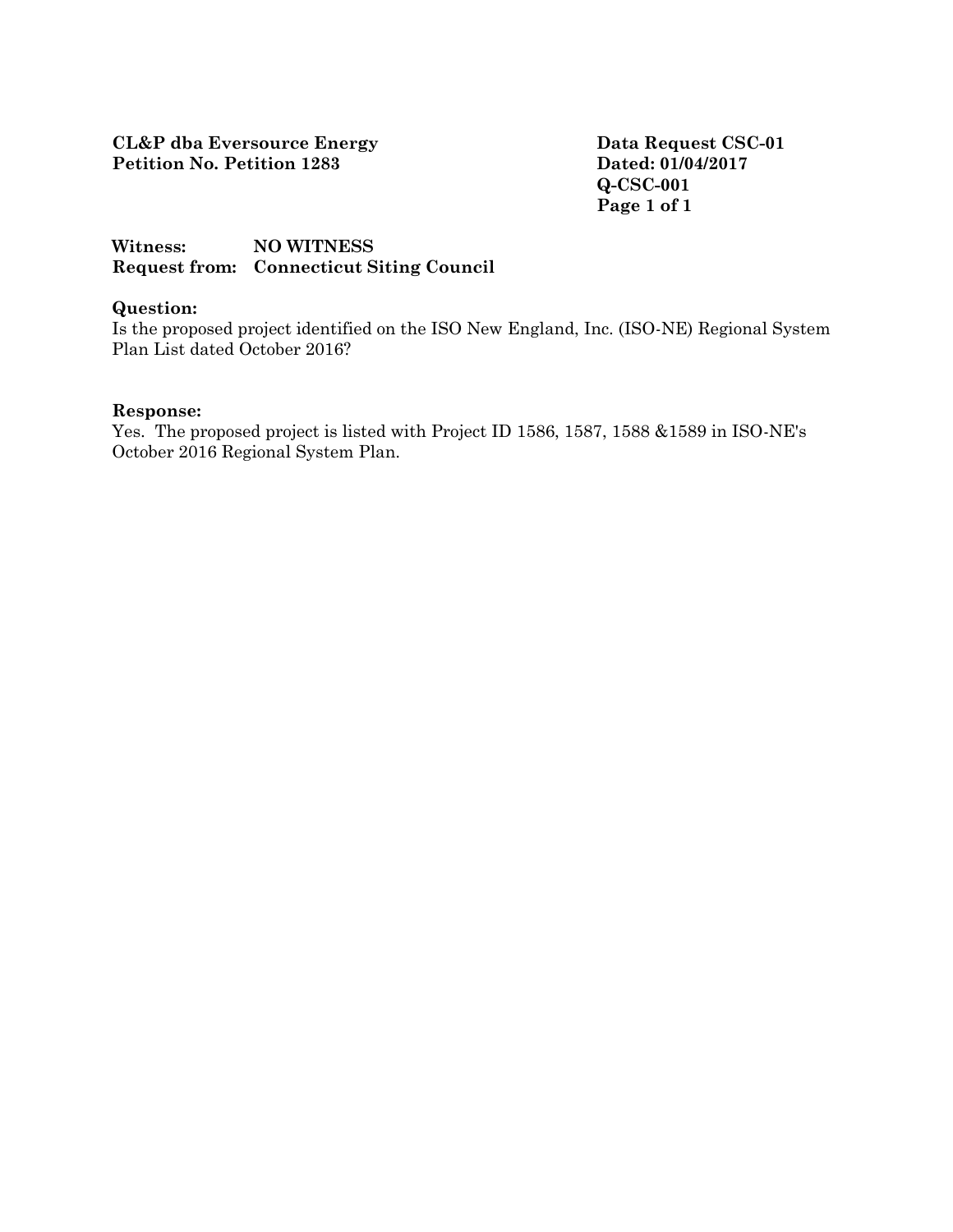**Q-CSC-002 Page 1 of 1**

# **Witness: NO WITNESS Request from: Connecticut Siting Council**

## **Question:**

Provide the proposed construction hours and days of the week, e.g. Monday through Saturday 7:00a.m. to 5:00 p.m. Is it possible that Sunday hours might be necessary because of scheduled outages, inclement weather, and/ or critical path items?

### **Response:**

The proposed construction hours are Monday through Saturday 7:00 a.m. to 7:00 p.m. Yes, Sunday hours may be necessary due to unforeseen conditions such as inclement weather, outage constraints, and/or critical path activities.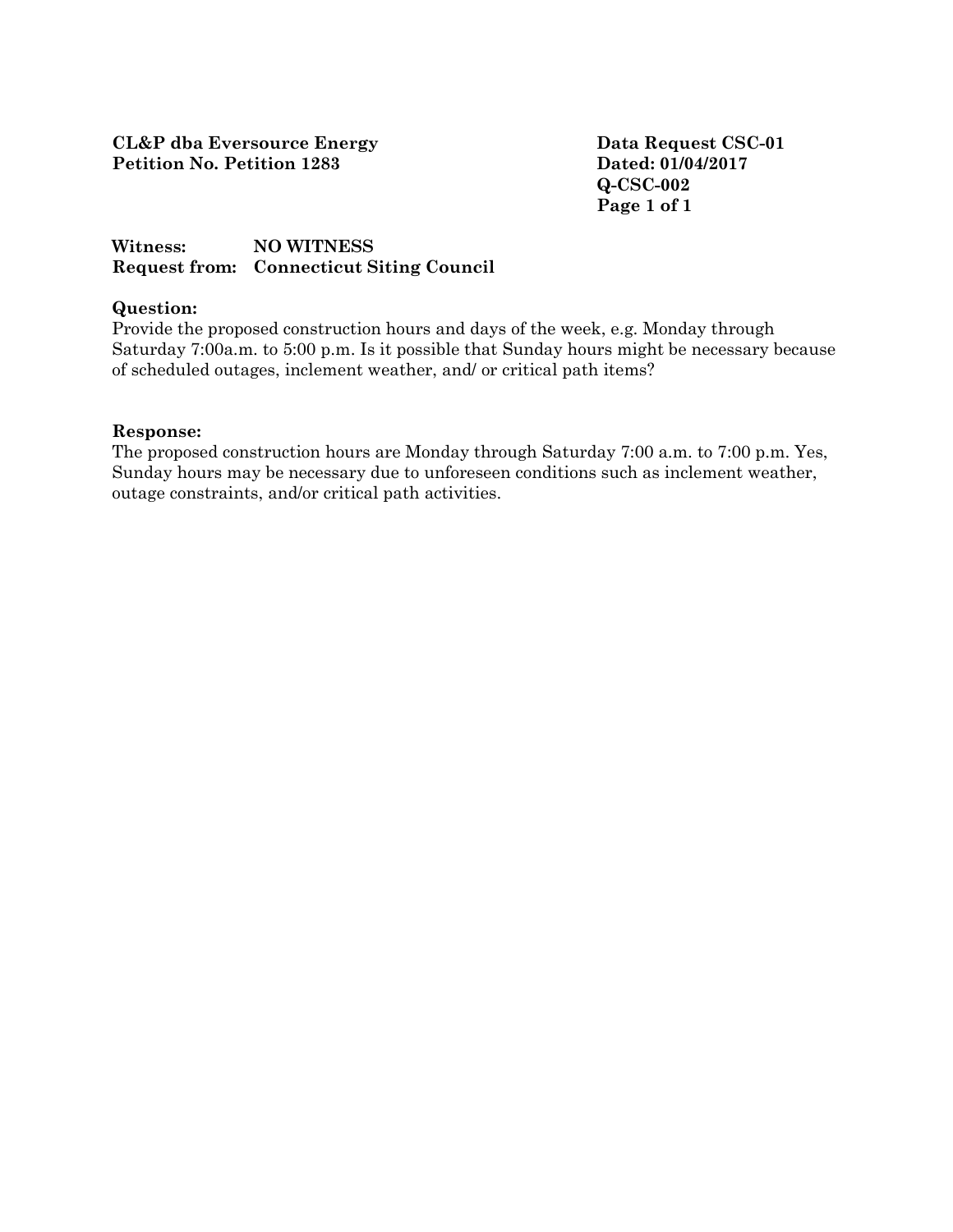**Q-CSC-003 Page 1 of 1**

# **Witness: NO WITNESS Request from: Connecticut Siting Council**

### **Question:**

Would the proposed lightning masts be the tallest proposed objects? How tall would they be? Would the proposed lightning masts be comparable in height to the existing lightning masts?

### **Response:**

Yes, the lightning masts proposed to be mounted atop the proposed structure as shown on Petition 1283 - Attachment A: General Arrangement - Sections F-J, Section H-H would be the tallest of the proposed additions. The overall height of the proposed lightning masts would be approximately 41 feet above ground level, which is shorter than the tallest existing lightning mast (approximately 132 feet high above ground level).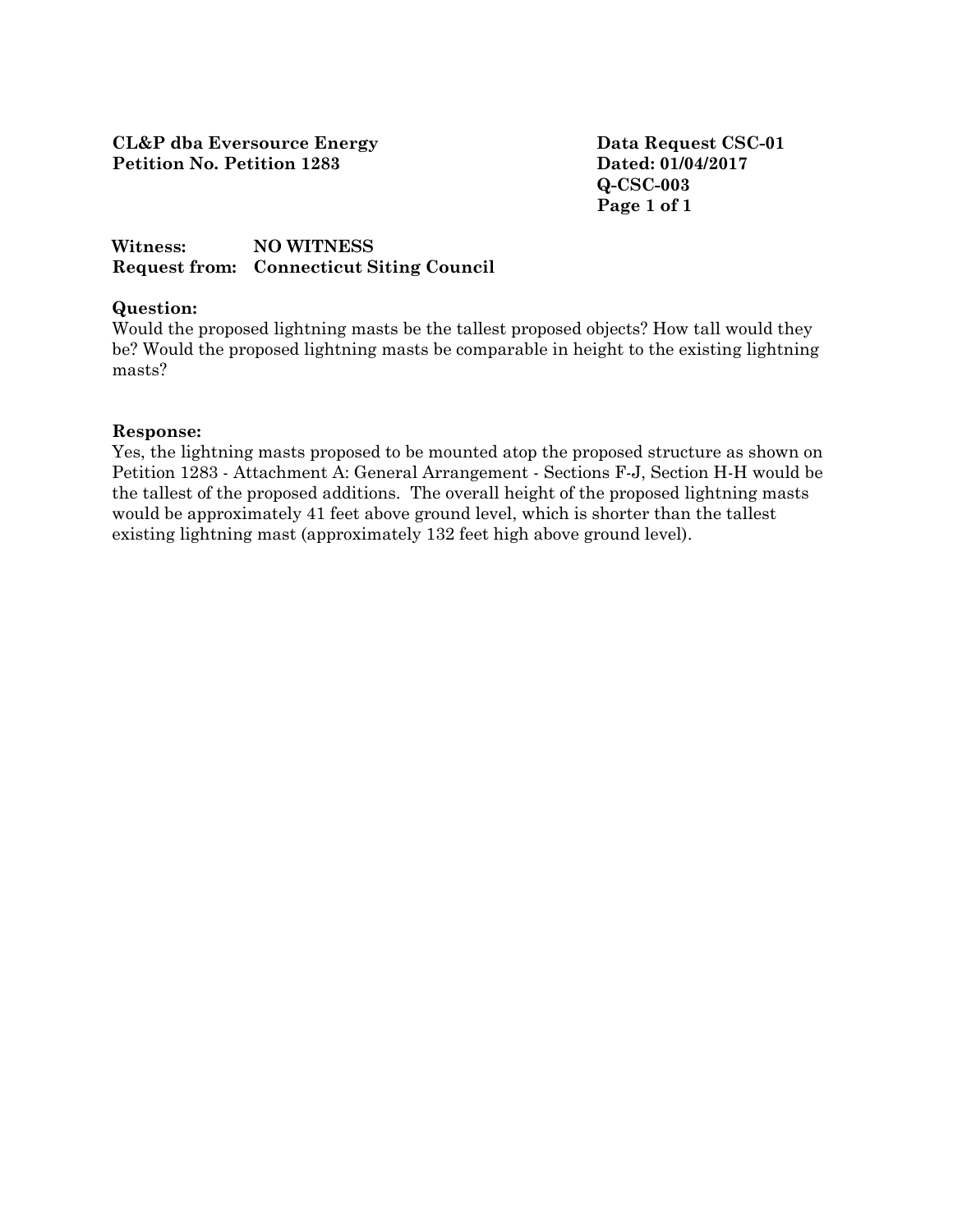**Q-CSC-004 Page 1 of 1**

## **Witness: NO WITNESS Request from: Connecticut Siting Council**

### **Question:**

Provide the height and mesh size of the existing fence. Does the existing fence have barbed wire?

#### **Response:**

The extended fence section would be seven feet high with one and a quarter inch mesh and one foot of three-strand barbed wire (please refer to page 3, section 3, item (n) of the Petition). Yes, the existing fence does have the standard three-strand barbed wire.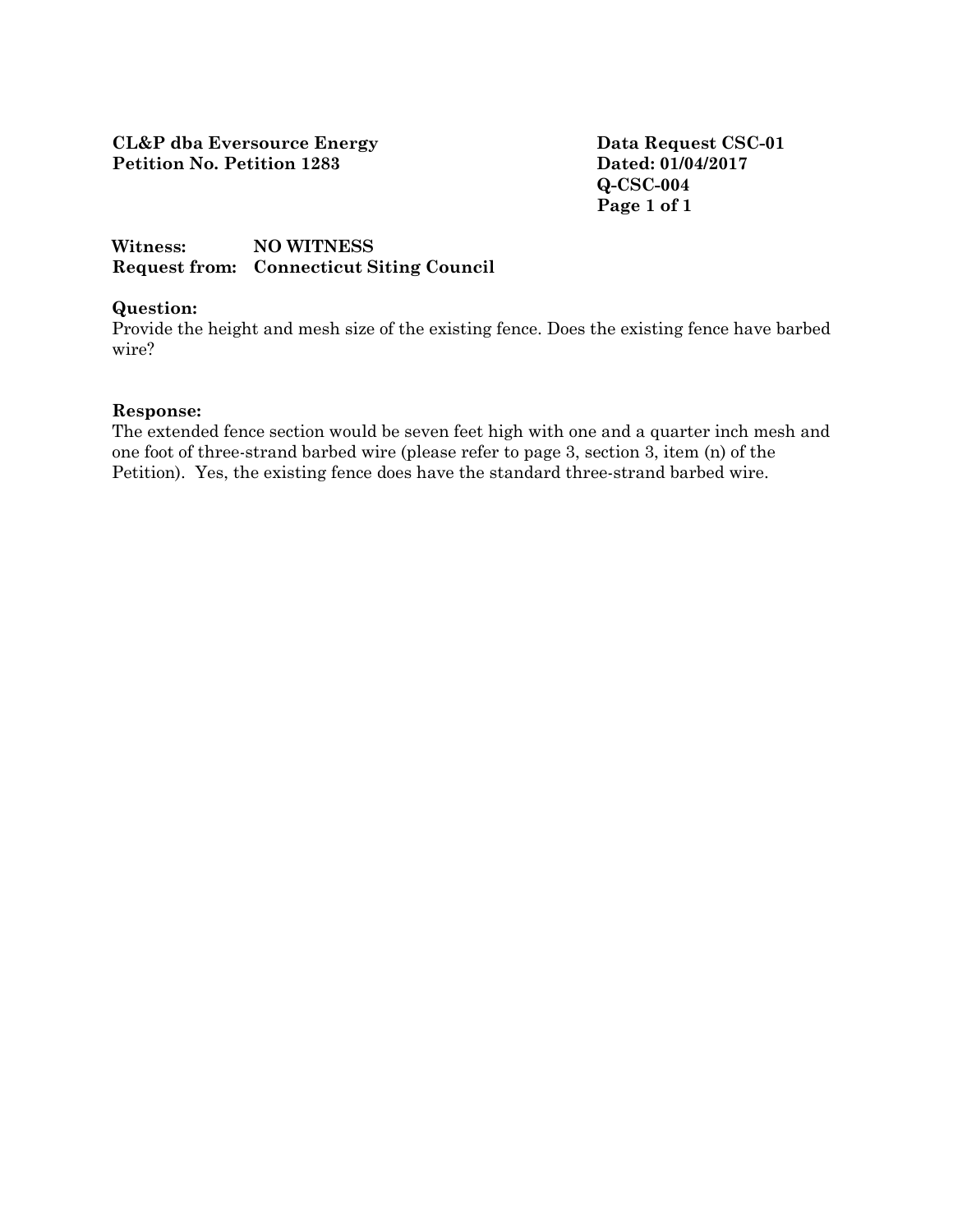**Q-CSC-005 Page 1 of 1**

# **Witness: NO WITNESS Request from: Connecticut Siting Council**

## **Question:**

Would the expanded fenced area be crushed stone to match the existing substation footprint area or would some of the new section in proximity of the gate remain as asphalt?

#### **Response:**

Yes, the expanded fenced area would be crushed stone, similar to the existing substation footprint area.